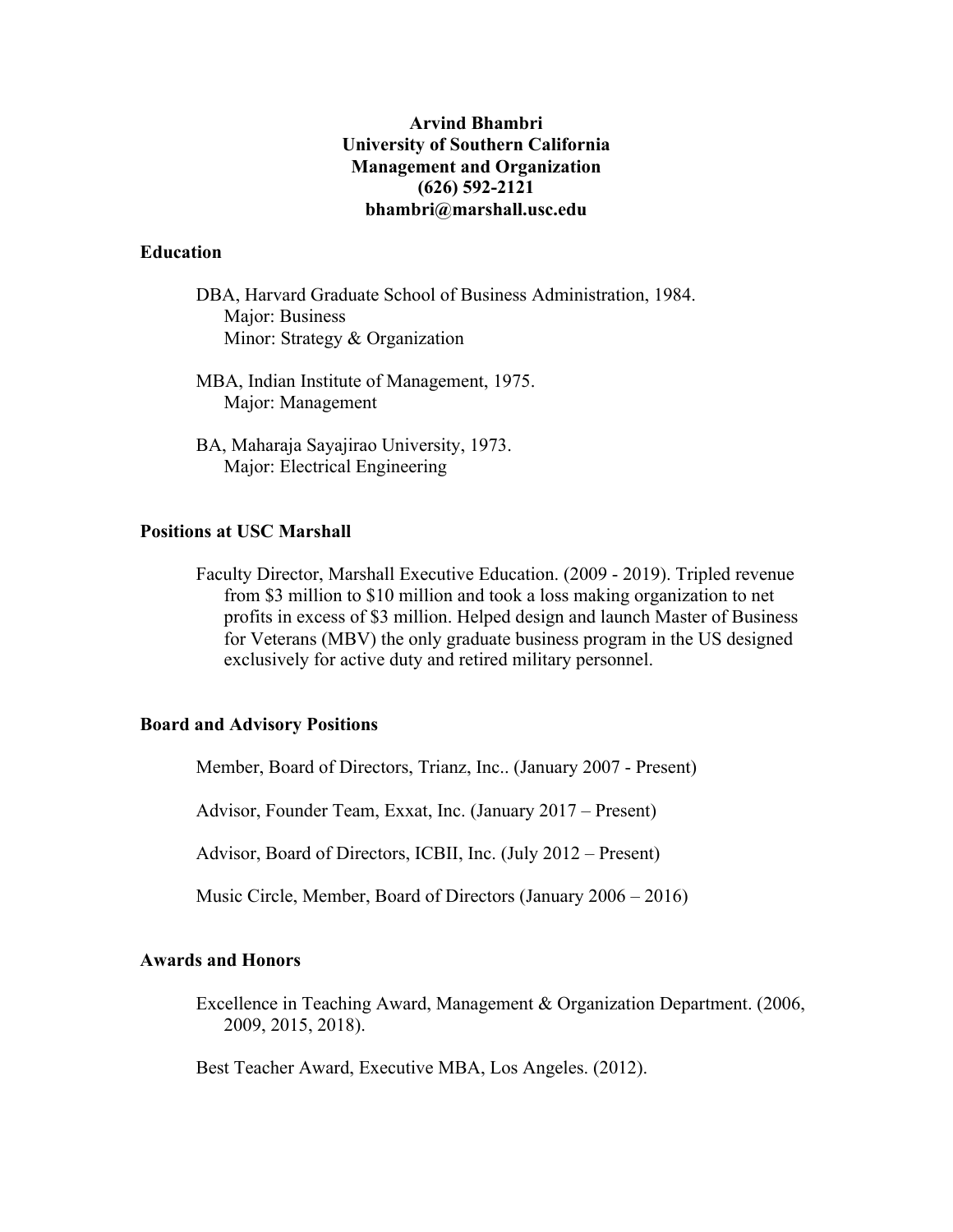- Evan C. Thompson Award for Learning & Teaching Innovation, Marshall School of Business. (2009).
- One of 14 Best EMBA faculty in global survey by Wall Street Journal, Wall Street Journal. (2008).
- Golden Apple Award for Outstanding Teacher in MBA Core, Marshall School of Business. (2002, 2006).
- McKinsey Award for Best Paper, Strategic Management Society. (1999).

Best Paper Award, Social Issues in Management, Academy of Management. (August 1984).

#### **RESEARCH**

#### **Books**

- Schnepp, O., Von Glinow, M. A., Bhambri, A. (1990). U.S. China Technology. Englewood Cliffs, NJ: Prentice Hall.
- Miles, R. H., Bhambri, A. (1983). The Regulatory Executives. Beverly Hills, CA: Sage Publishing, Inc..

#### **Articles and Chapters**

- Poulfelt, F., Greiner, L. E., Bhambri, A. (2005). The Changing Global Consulting Industry. Thomson South-Western.
- Greiner, L. E., Bhambri, A., Cummings, T. G. (2003). When New CEOs Succeed and Fail: 4-D Theory of Strategic Transformation. Organizational Dynamics.
- Greiner, L. E., and A. Bhambri (2003). Looking for a Strategy to Teach Strategy. Academy of Management Learning and Education, 2(4), 402-420.
- Bhambri, A., Gupta, A.K., Kagono, T. (1997). Robust Companies: Organizational Explanations for Sustained Success. Kluwer Academic Press.
- Bhambri, A. (1995). Building a Company: The evolving role of Human Resources at Nestle Brands. Work in America Institute.
- Bhambri, A., Kreiner, P., Dale-Johnson, D., Peiser, R. (1991). Strategies and Structure in Real Estate firms Lessons from Management Research. Urban Land Institute.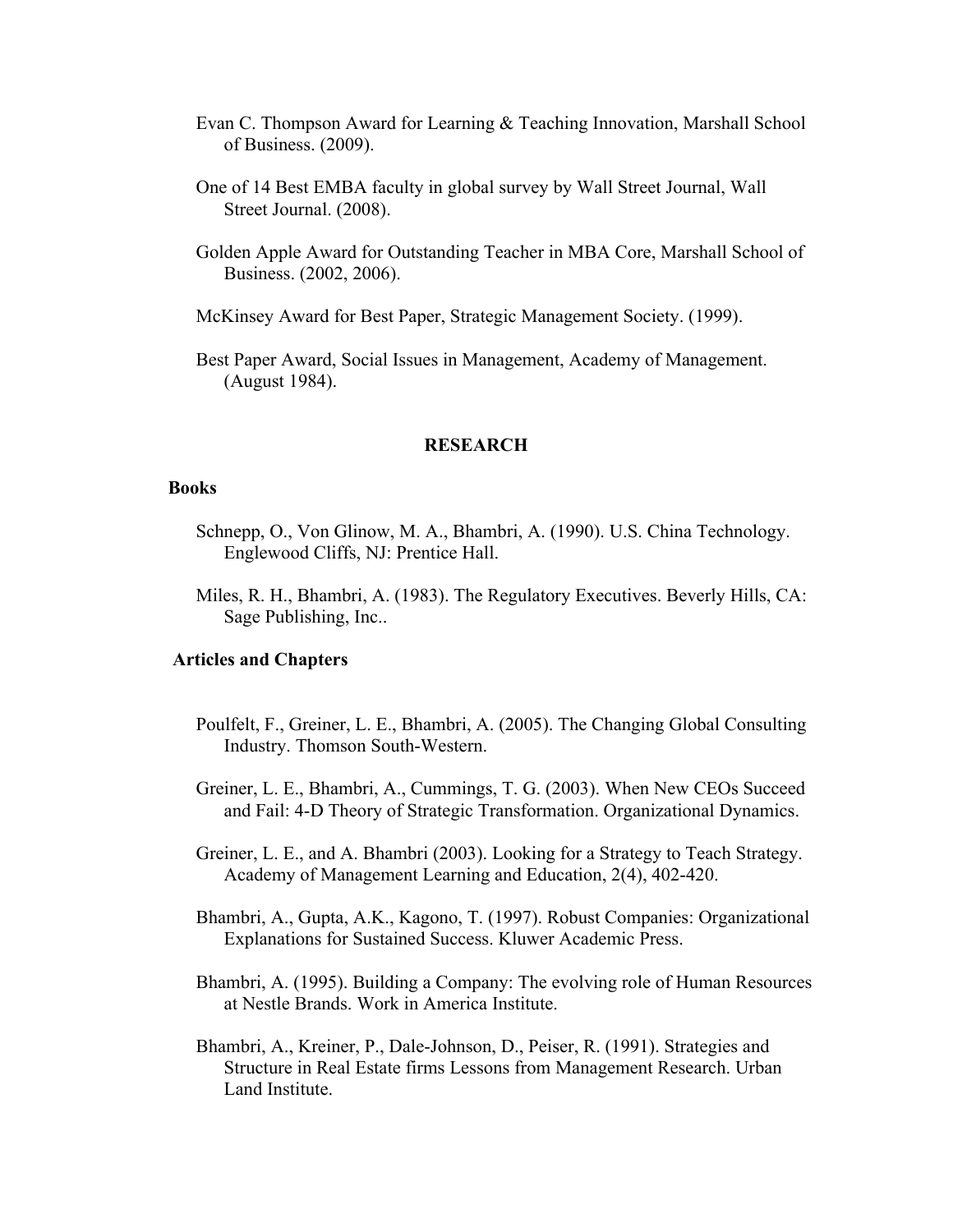- Greiner, L. E., Bhambri, A. (1991). Influence and Information in Organization-Stakeholder Relationships. In Post, J. (Ed.), Research in Corporate Social Performance and Policy (vol. 12). Greenwich, CT: JAI Press.
- Greiner, L. E., Bhambri, A. (1990). Mega Corporation: A Case Series in Intervention for Strategic Change. In Glassman, A., Cummings, T. (Eds.), Cases in Organization Development. Homewood, Ill: Richard D. Irwin, 1990.
- Glinow, V., Schnepp, M.A.O, Bhambri, A. (1990). Assessing Success in U.S. China Technology Transfer. Oxford University Press.
- Greiner, L. E., Bhambri, A. (1990). The Dynamics of Strategic Change at Mega Corporation. Planning Review.
- Hocevar, S., Bhambri, A. (1989). Corporate Social Performance: A Model of Assessment Criteria. JAI Press, 11.
- Greiner, L. E., Bhambri, A. (1989). New CEO Intervention and Dynamics of Deliberate Strategic Change. Strategic Management Journal, 10, 67-86.
- Bhambri, A. (1988). Establishing the Initial Contract. Organization Behavior Teaching Review, 13(2), 18-27.
- Bhambri, A., Sonnenfeld, J. (1988). Organizational Structure and Corporate Social Performance: A Field Study in Two Contrasting Industries. Academy of Management Journal, 31(3), 642-662.
- Bhambri, A., Sonnenfeld, J. (1987). The Man Who Stands Alone. New Management, 4(4), 29-33.
- Bhambri, A., Schnepp, O., Von Glinow, M.A. (1987). U.S. China Technology Transfer: Problems and Solutions.
- Bhambri, A., Sonnenfeld, J. (1984). Managing Corporate Public Affairs: A Comparative Study of Forest Products and Insurance. Proceedings of the 44th Annual Meeting of the Academy of Management.
- Bhambri, A., Miles, R.H. (1982). Public Policy Priorities and Responsiveness: A Comparison of the Views of Insurance Regulators and Senior Company Executives. Best's Review, 82(9).
- Bhambri, A., Miles, R.H. (1981). The Agent and the Arbiter: Two Important Actors on the Regulatory Stage (pp. 355-359). Proceedings of the 41st Annual Meeting of the Academy of Management.